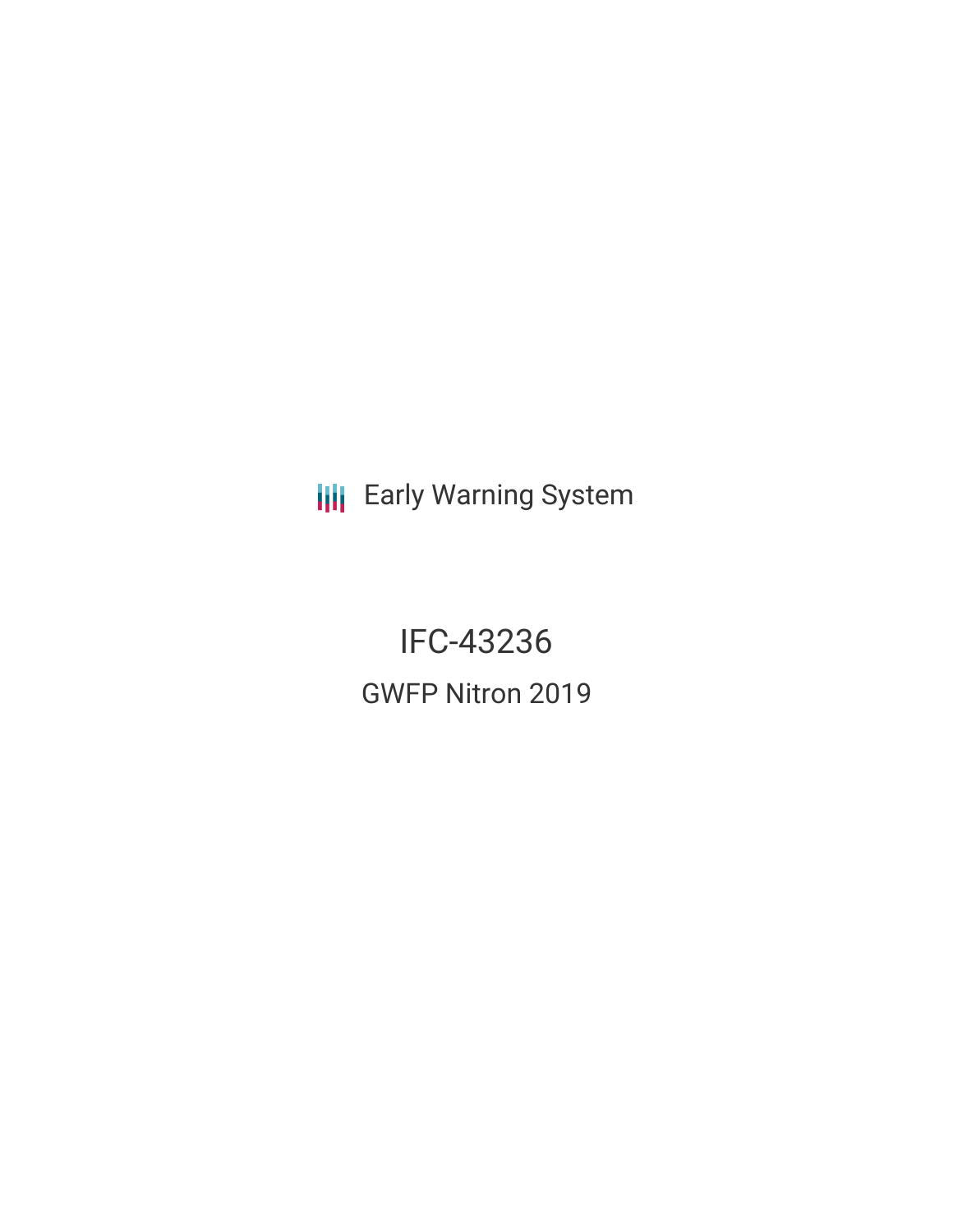

## **Quick Facts**

| <b>Financial Institutions</b>  | International Finance Corporation (IFC) |
|--------------------------------|-----------------------------------------|
| <b>Status</b>                  | Proposed                                |
| <b>Bank Risk Rating</b>        | B                                       |
| <b>Borrower</b>                | Nitron Group Corporation                |
| <b>Sectors</b>                 | Agriculture and Forestry, Finance       |
| <b>Investment Amount (USD)</b> | $$50.00$ million                        |
| <b>Project Cost (USD)</b>      | \$50.00 million                         |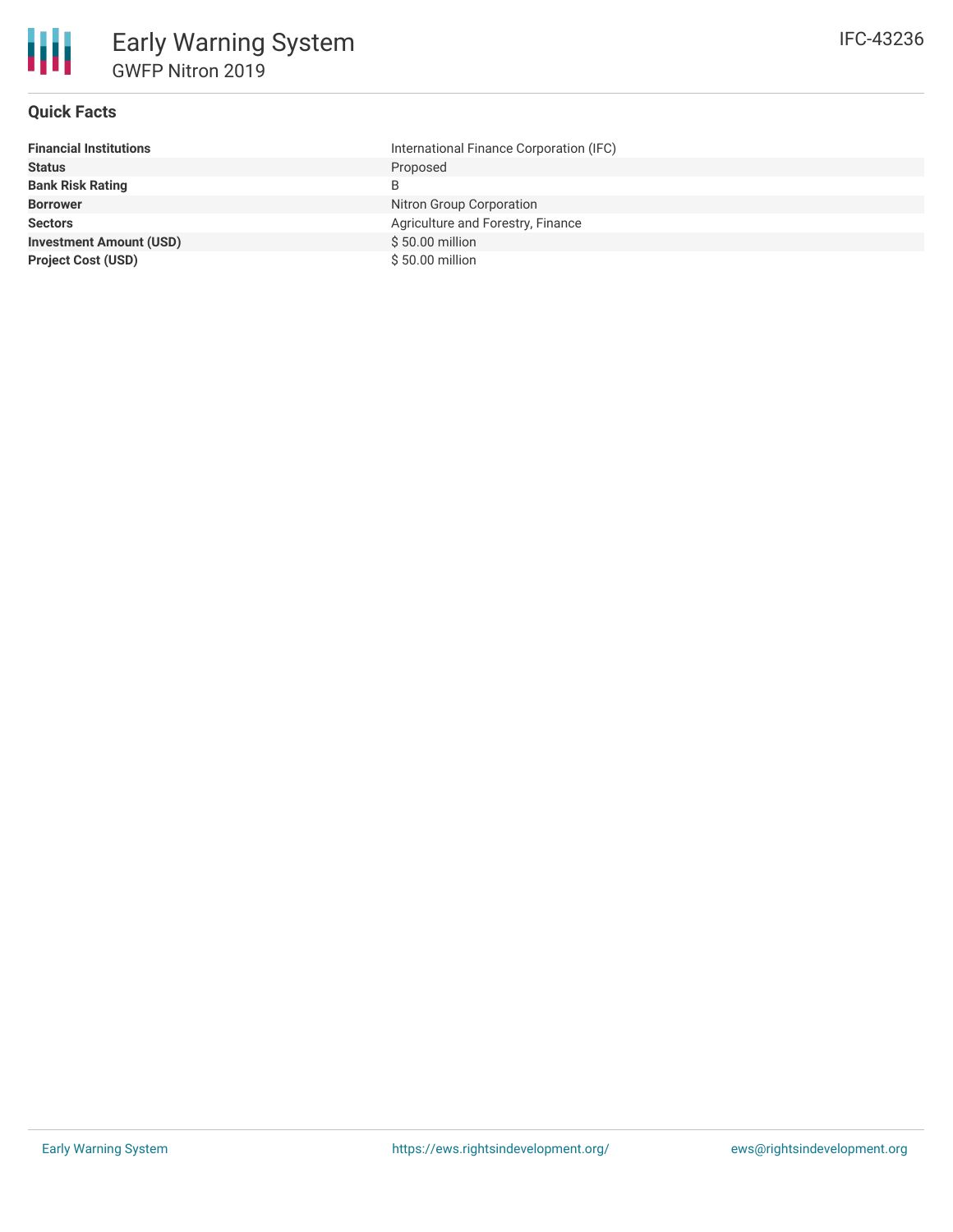

## **Project Description**

The proposed IFC investment consists of an unfunded participation of US\$50 million by IFC in a trade finance facility in favor of Nitron Group Corporation ("Nitron" or the "company"). The purpose of the facility is to finance the purchase, storage and transportation of fertilizers by Nitron for further sales mostly to Latin America and Africa.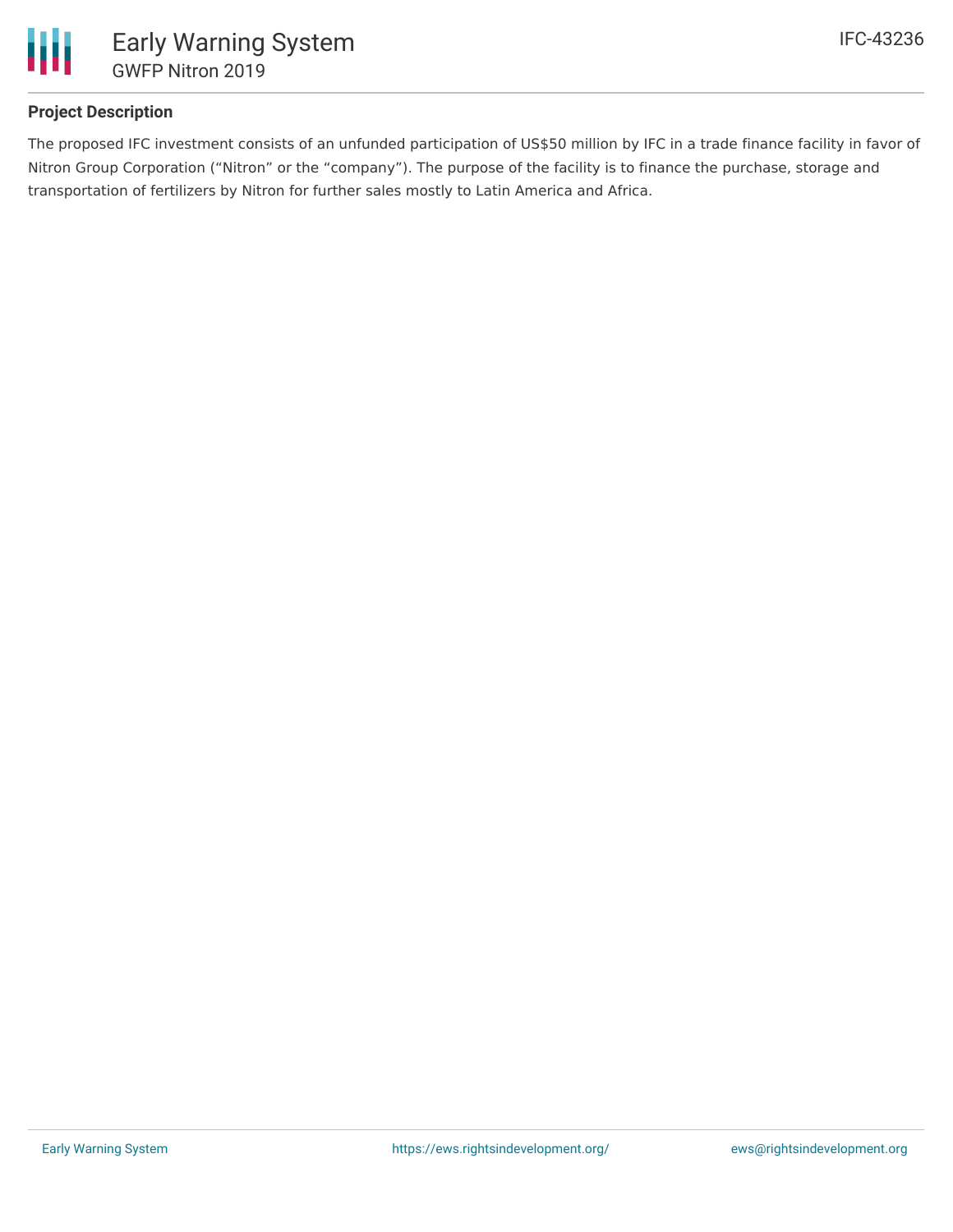#### **Investment Description**

• International Finance Corporation (IFC)

The proposed IFC investment consists of an unfunded participation of US\$50 million by IFC in a trade finance facility in favor of Nitron Group Corporation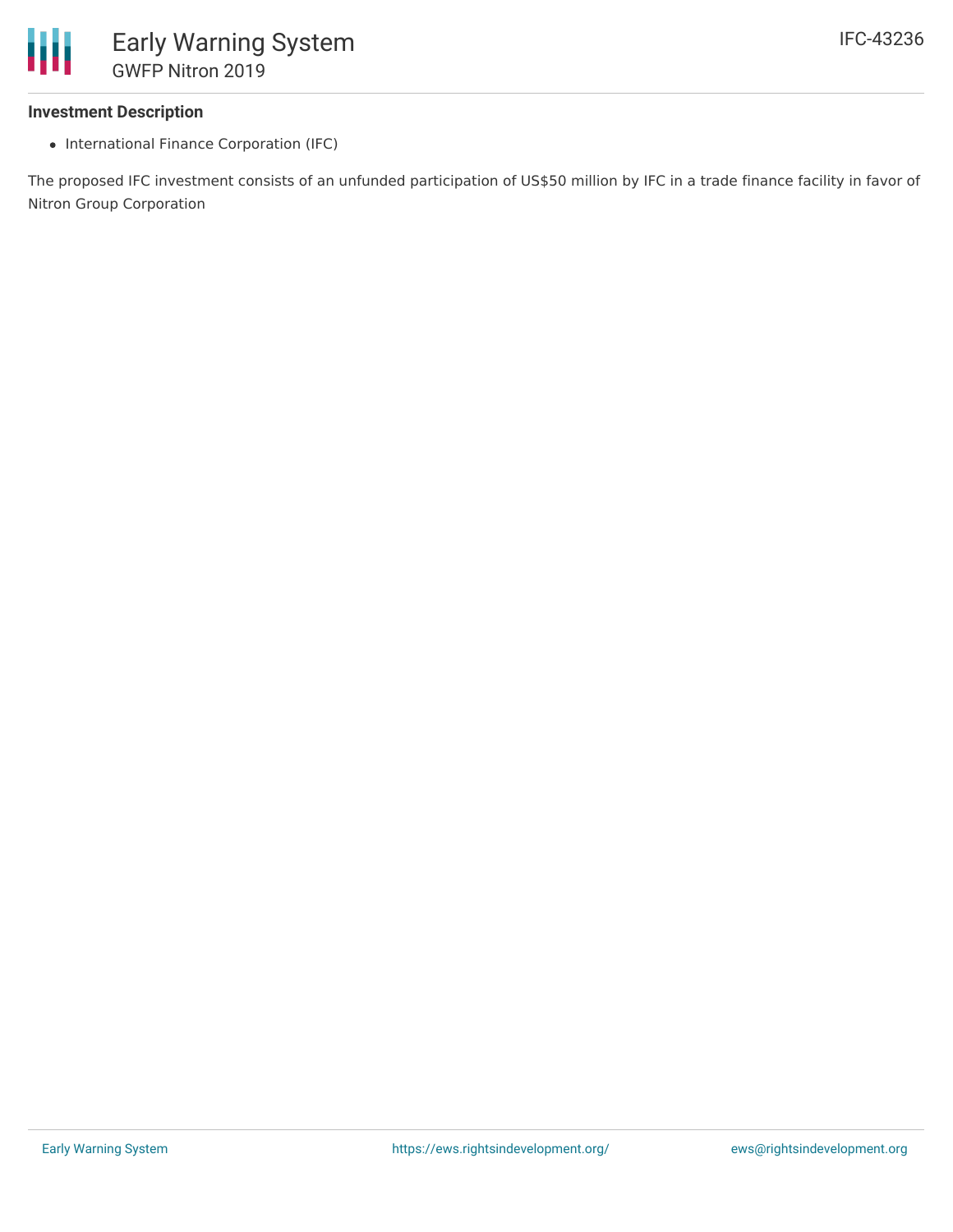

### **Private Actors Description**

Nitron is a private international fertilizer merchant company headquartered in Greenwich, CT, USA with 37 years of operations. The core of Nitron's business is fertilizer trading, and is a major purchaser of various products form European/Baltic nations, China, Middle East, North Africa and North America. The core of its sales network is in Latin America but in recent years the company has become a major player in Africa. Nitron only trades fertilizers and does not manufacture them. Majority of products are traded in bulk (around 93%), rest (7%) is containers providing value to customers through customized shipments. Nitron has more than 100 staff worldwide in 20 regional offices.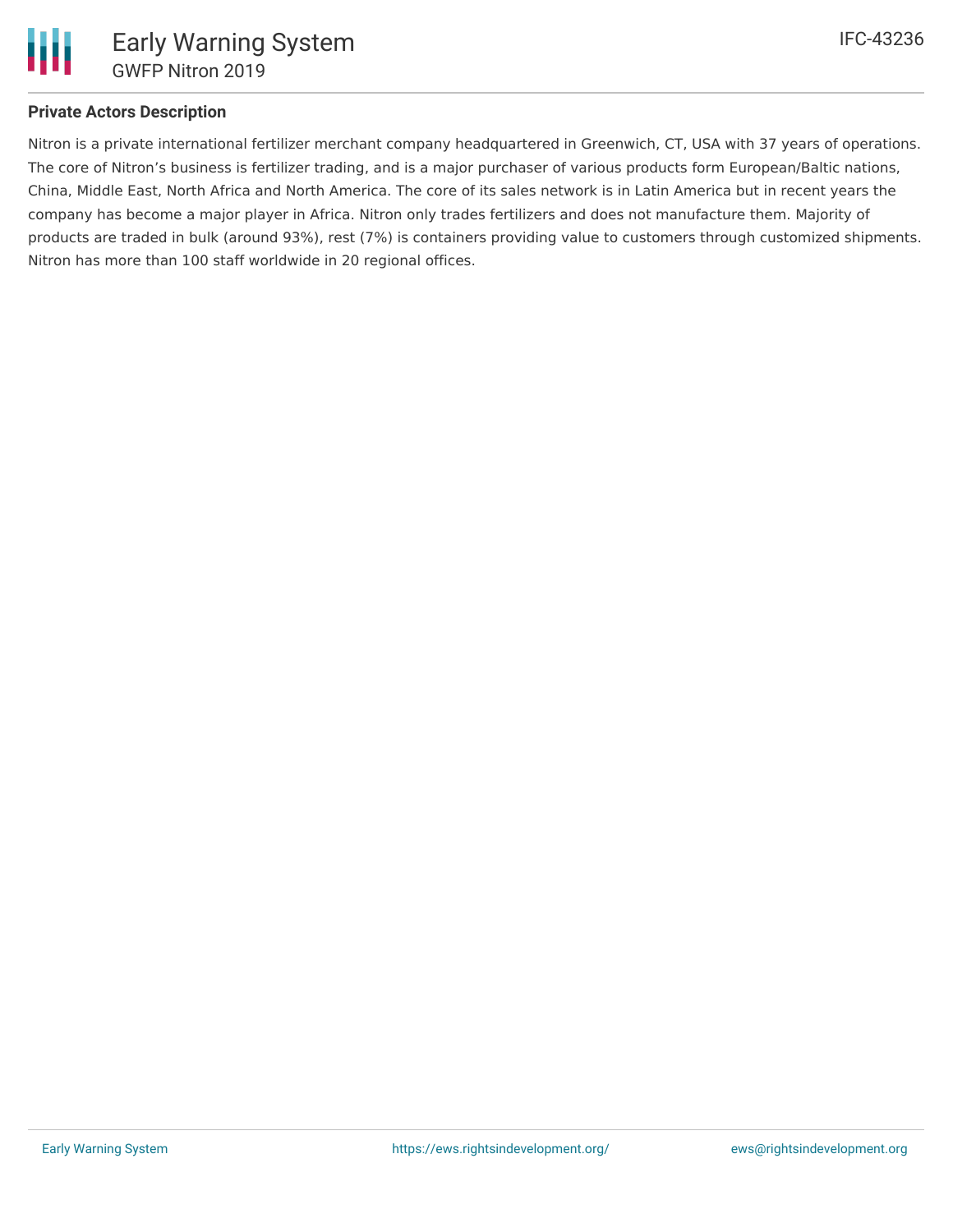

# 冊 Early Warning System GWFP Nitron 2019

| <b>Private Actor 1</b> | <b>Private Actor</b><br>Role | <b>Private Actor</b><br>Sector | <b>Relation</b> | <b>Private Actor 2</b> | <b>Private Actor</b><br>2 Role | <b>Private Actor</b><br>2 Sector |
|------------------------|------------------------------|--------------------------------|-----------------|------------------------|--------------------------------|----------------------------------|
| $\sim$                 |                              | $\overline{\phantom{a}}$       | $\sim$          | Nitron Group Corp      | Client                         | $\sim$                           |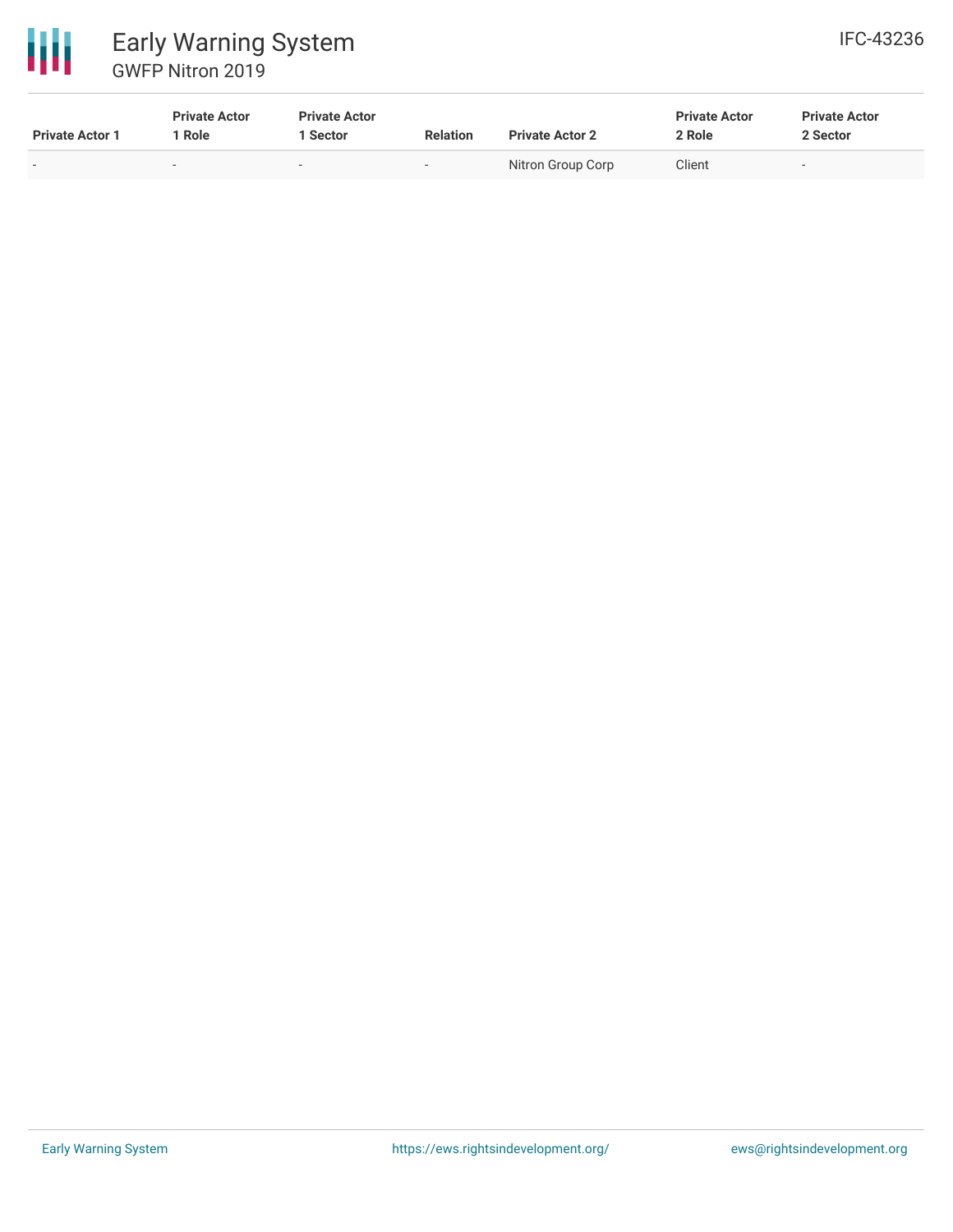# **Contact Information**

ACCOUNTABILITY MECHANISM OF IFC

The Compliance Advisor Ombudsman (CAO) is the independent complaint mechanism and fact-finding body for people who believe they are likely to be, or have been, adversely affected by an IFC or MIGA- financed project. If you submit a complaint to the CAO, they may assist you in resolving a dispute with the company and/or investigate to assess whether the IFC is following its own policies and procedures for preventing harm to people or the environment. If you want to submit a complaint electronically, you can email the CAO at CAO@worldbankgroup.org. You can learn more about the CAO and how to file a complaint at http://www.cao-ombudsman.org/